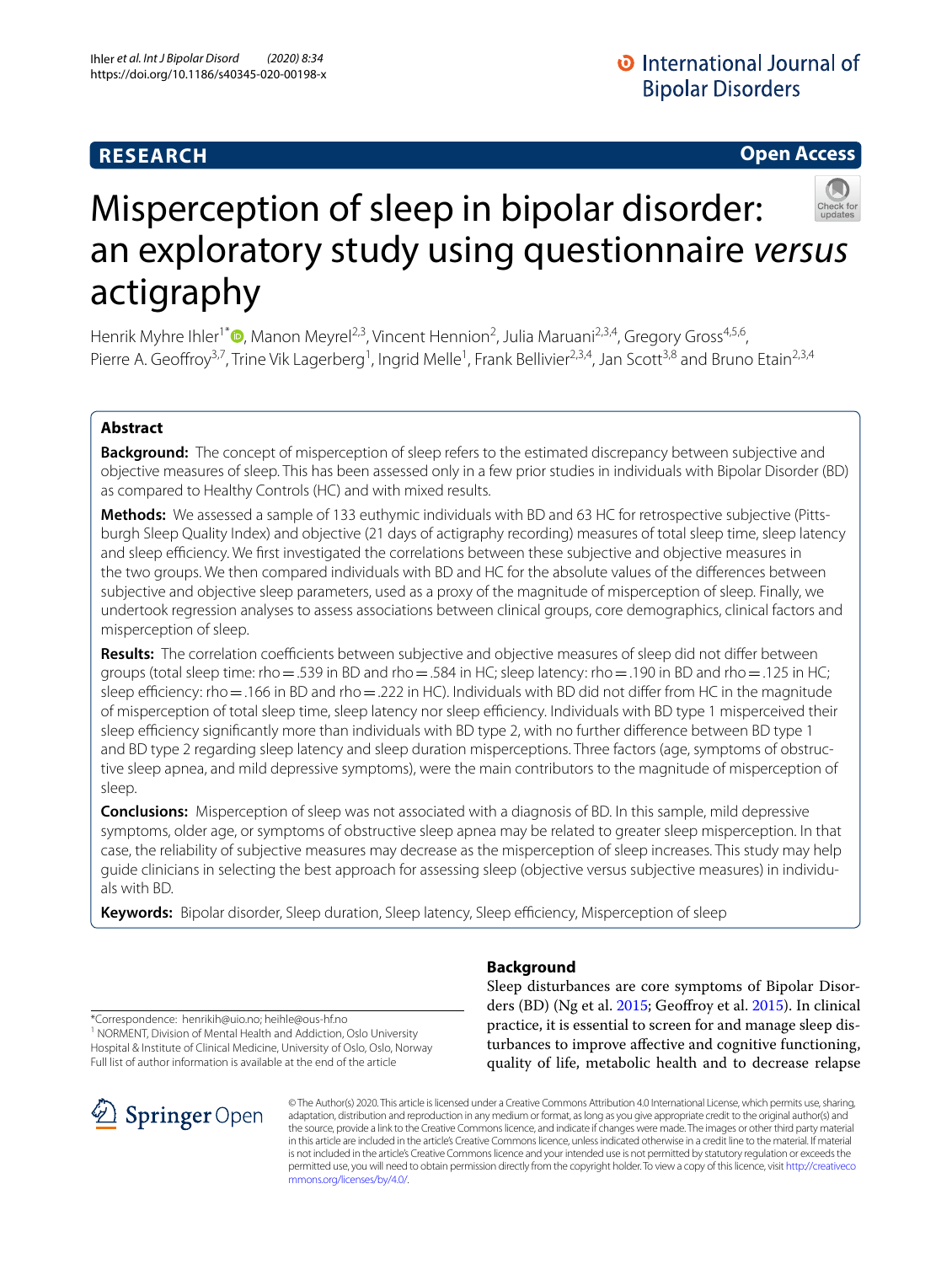rates (Harvey et al. [2009](#page-8-2); Gruber et al. [2009;](#page-8-3) Eidelman et al. [2010](#page-8-4); Gruber et al. [2011](#page-8-5); Etain et al. [2017;](#page-8-6) Brochard et al. [2018\)](#page-8-7).

Clinicians can use diferent tools to assess sleep disturbances in terms of type, frequency and severity. The simplest form is to rely on the patients' self-report of their sleep habits, perceived problems and spontaneous complaints. A more systematic approach includes the use of questionnaires, such as the Pittsburgh Sleep Quality Index (PSQI), which has demonstrated satisfactory validity and reliability in BD (Buysse et al. [1989\)](#page-8-8). Questionnaires usually collect the information retrospectively, while sleep diaries can be used prospectively over a certain period of time. Both of these assessment tools are considered *subjective* measures of sleep disturbances and complaints.

In parallel, Sleep Polysomnography (PSG) provides an *objective* evaluation of sleep, and is currently considered the gold standard to assess sleep patterns. However, it is resource demanding, not widely available, and is often carried out in specialized laboratories. Actigraphy is also considered as an objective assessment of sleep/ wake cycles. Actigraphy is less resource demanding than PSG, relatively inexpensive, and can easily be carried out in the patients' home in an ecological manner, and with duration of recording ranging from days to months. The accuracy of actigraphy in measuring sleep parameters has been validated in individuals with BD (Baandrup and Jennum [2015;](#page-8-9) Sanchez-Ortuno et al. [2010\)](#page-8-10).

As actigraphy has become widely used in BD, new possibilities have emerged to investigate *misperception of sleep*, i.e. estimation of discrepancies between subjective and objective measures of sleep in a given individual. This concept mainly emerged from studies in insomnia in which the individuals' sleeping patterns were characterized by an overestimation of sleep onset latency (SL) and an underestimation of total sleep time (TST), relative to objective measures (Harvey and Tang [2012\)](#page-8-11). A few previous studies in BD have investigated misperception of sleep using correlations between subjective sleep information (questionnaires or diaries) and objective sleep information (actigraphy), with the absence of correlation being an indicator of misperception. The results remain conficting. Subjective (sleep diary) and objective (actigraphy) measures of total sleep time (TST) correlated well in a sample of 39 individuals with BD (Gonzalez et al. [2013](#page-8-12)). In a sample of 26 euthymic individuals with BD, subjective (PSQI data) and objective (actigraphy) measures of TST and SL correlated moderately well, while no correlation was observed for sleep efficiency (SE) (i.e. the ratio of the total time spent asleep (total sleep time) in a night compared to the total amount of time spent in bed) (Boudebesse et al. [2014](#page-8-13)). However, Krishnamurthy et al.

did not fnd any correlation between subjective (PSQI) and objective (actigraphy) measures of TST or SL in 24 symptomatic individuals with BD (Krishnamurthy et al. [2018](#page-8-14)). In this context, correlations between subjective and objective measures of sleep can only be considered a proxy of misperception of sleep. Indeed, a low degree of correlation between subjective and objective measures is suggestive of misperception of sleep, while moderate correlations between measures do not defnitively exclude the presence of misperception of sleep, and thus may be insufficient to draw any firm conclusions.

Therefore, misperception of sleep has been operationalized in two ways. The simplest way is to subtract the objective measure from the subjective measure or vice versa, and thus obtain a spectrum from  $-\infty$  to  $+\infty$ . Values close to zero approximate no misperception, and values below or above a certain threshold can be considered as under- or overestimation of a given sleep parameter. Another option is to use the *absolute* value of misperception, where lower values represent less misperception, while both under- and overestimation correspond to higher values. The absolute value can here be considered a measure of the total *magnitude* of misperception of sleep, independent of direction.

The latter approach was used in the study by Krishnamurthy et al. (Krishnamurthy et al. [2018](#page-8-14)), who found that individuals with symptomatic BD had signifcantly higher misperception of sleep (TST and SL) compared to healthy controls (HC). Two independent studies, in addition to some prior studies in major depressive disorders (Rotenberg et al. [2000;](#page-8-15) Armitage et al. [1997\)](#page-8-16), have suggested that the current mood states are potential major drivers of misperception of sleep. However, Harvey et al. [\(2005\)](#page-8-17) reported similar fndings in *euthymic* individuals with BD, who tended to overestimate their SL (by 40.6 min on average) and underestimate their TST (by 1.3 h on average). Ritter et al. [\(2016\)](#page-8-18) also reported that euthymic individuals with BD underestimated their TST significantly more than HC. These two studies hence suggested that other factors, beyond the current mood state, might also drive misperception of sleep, which is also observed during euthymia.

Based on the inconsistencies in previous studies of misperception of sleep in BD, we thus aimed to characterize:

- 1. The correlations between subjective and objective measures of sleep (duration, latency and efficiency) in euthymic individuals with BD and in HC,
- 2. The differences in the magnitude of misperception of sleep in individuals with BD as compared to HC, and,
- 3. The putative demographic and/or clinical factors that contribute to misperception of sleep, including BD subtype (type 1 and type 2).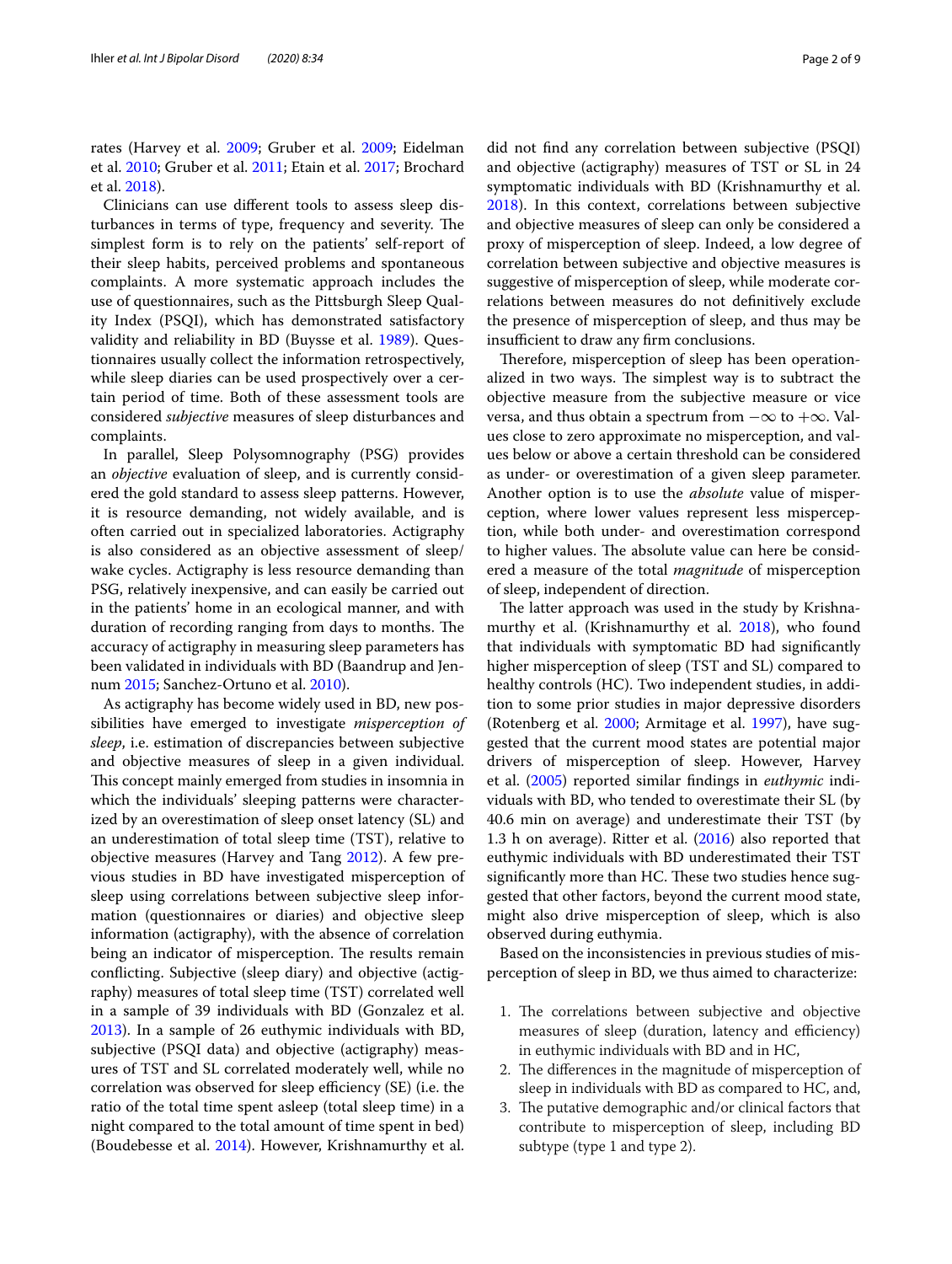We hypothesized that the correlations between subjective and objective measures of sleep would be lower in BD than in HC, that the magnitude of misperception of sleep would be higher in BD than in HC, and that some demographic and clinical factors, including current mood symptoms, would increase the magnitude of misperception of sleep.

#### **Materials and methods**

#### **Population**

Individuals with BD were recruited during a euthymic phase from an outpatient specialized clinical unit, afliated to the University of Paris in France. HC were recruited from the general population through adverts. The original description of the study is available in a pre-viously published article (Geoffroy et al. [2014\)](#page-8-19). This particular study was performed through post hoc analyses of available data and in a larger sample, and the participants were blind to the hypotheses of this study about sleep misperception.

Inclusion criteria for cases were: (1) age  $\geq$  18 years old; (2) DSM-IV diagnosis of BD as assessed using the Diagnostic Interview for Genetic Studies (DIGS) (Nurnberger et al. [1994](#page-8-20)); (3) euthymia for at least 3 months prior to study entry, defned as a score<8 on both the Montgomery-Asberg Depression Rating Scale (MADRS) (Montgomery and Åsberg [1979](#page-8-21)) and the Young Mania Rating Scale (YMRS) (Young et al. [1978\)](#page-8-22); (4) willingness and ability to give written informed consent for participation.

Exclusion criteria were: (1) being hospitalized and/or changes in the prescribed psychotropic medications during the 3 months prior to study; (2) receiving medical treatment for a condition known to alter sleep patterns; (3) current alcohol or illicit substance use disorder; (4) a diagnosis of a sleep disorder being confrmed through a sleep laboratory exam (obstructive sleep apnea, narcolepsy, restless leg syndrome and primary insomnia) lead to exclusion (however, the presence of symptoms of obstructive sleep apnea was not an exclusion criterion); (5) being involved in shift work, recent trans-meridian travel (>3 h of jet-lag) or self-report of a major life event likely to disrupt sleep continuity (e.g. current pregnancy, recent child birth or recent bereavement).

Healthy controls (HC) were eligible for inclusion if they gave written informed consent and if a DIGS assessment confrmed an absence of a personal history of any DSM-IV disorders and an absence of a family history of schizophrenia, afective disorders and/or suicide attempts.

### **Subjective measures of sleep**

The subjective measures of sleep were obtained from the frst four items of the PSQI, where participants are asked to estimate sleep duration, latency and total time in bed. The questionnaire was completed by all participants at the end of the actigraphy-recording period (see below), with instruction to estimate average values during the 21 past days of actigraphy-recording. TST was described in hours and SL in minutes. SE was calculated by dividing TST on total time in bed, then multiplied with 100 and described in percentage.

#### **Objective measures of sleep**

Participants were asked to wear an actiwatch (Actiwatch AW-7, CamNtech<sup>®</sup>) on the wrist of their non-dominant hand for 21 consecutive days and to press the event-button on the actiwatch when they intended to sleep at night and when they woke up in the morning. Activity levels were scored in 60-second epochs. Data obtained from the recording were analysed by the Actiwatch software (Actiwatch Activity & Sleep Analysis Ltd CamNtechs 7.28, Cambridge, UK). Mean values over the 21 days period for TST, SL and SE were used for subsequent analyses.

# **Calculation of misperception of sleep**

The misperception of sleep for TST, SL and SE were operationalized as the absolute values of the diferences between subjective and objective measures (i.e.,|PSQI value minus actigraphy value|). Misperception of TST were given in hours, SL in minutes, and SE in percentage.

#### **Demographic and clinical variables**

Basic demographic data were collected at baseline. Diagnosis was made by experienced psychologists or psychiatrists, using structured interview with accordance to DSM-IV criteria (DIGS) (Nurnberger et al. [1994](#page-8-20)). Current depressive symptoms were assessed with the MADRS (Montgomery and Åsberg [1979\)](#page-8-21), current manic symptoms were assessed with the YMRS (Young et al. [1978](#page-8-22)). The Berlin Questionnaire (Netzer et al. [1999](#page-8-23)) was used to investigate the presence of symptoms (snoring, quit breathing, tiredness and fatigue) and risk factors (high body mass index, high blood pressure) that are associated with the risk of presenting with obstructive sleep apnea (OSA), and thus assess a risk of OSA. Daily intake of coffee, alcohol and cigarettes were reported in a diary by the participants during the 21-day period of actigraphy, and the mean of these values were calculated and then used as a measure of daily use of these three substances.

# **Statistics**

Statistical analyses were carried out in SPSS V26 (IBM Corp). The assumption of normal distributions of misperception of sleep for TST, SL and SE were tested using Shapiro-Wilks test and the values were log-transformed for these three parameters to ft a normal distribution.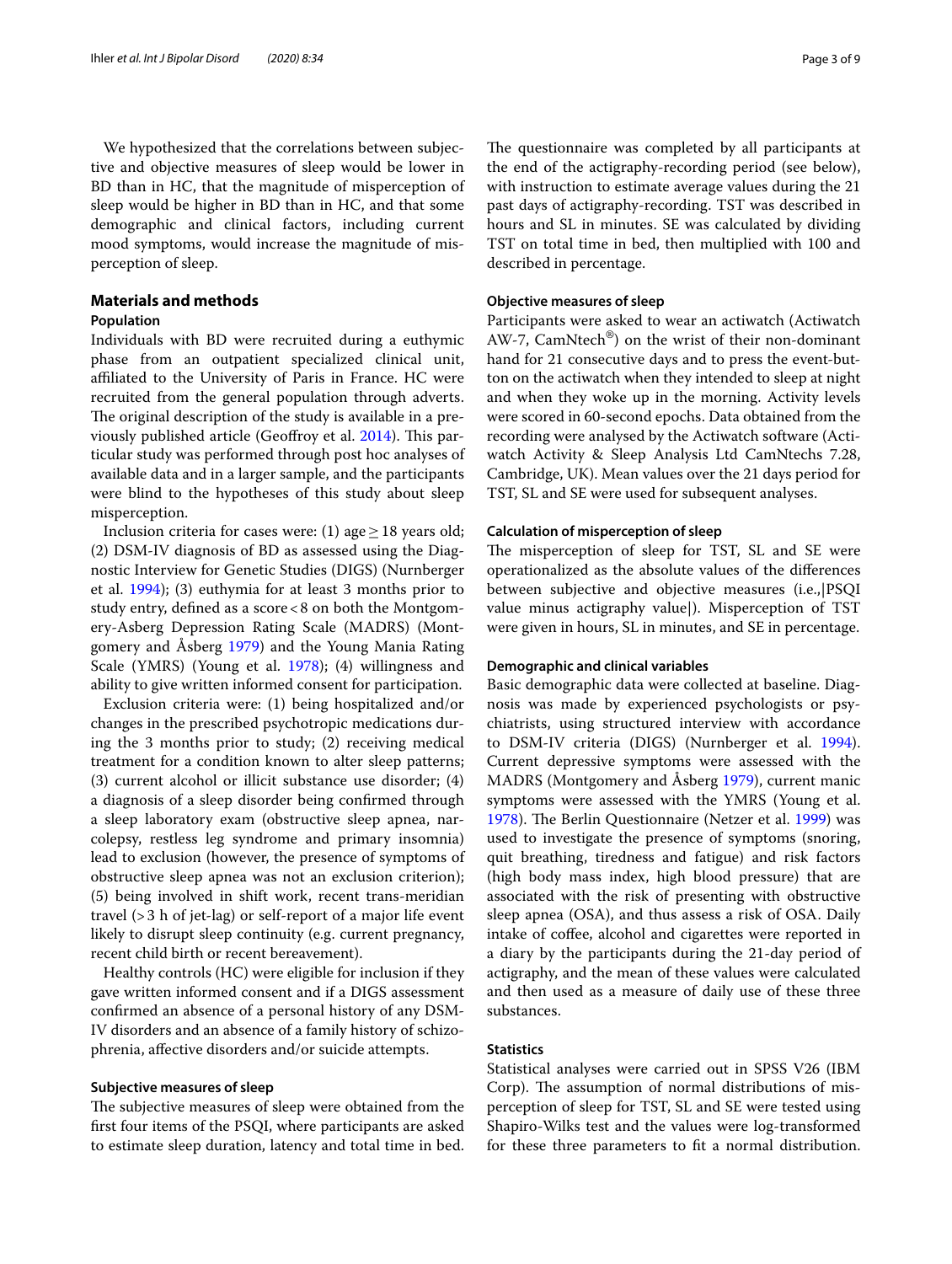Correlations between continuous variables were tested using Pearson correlation tests for normally distributed data, and otherwise using Spearman correlation tests. Diferences between groups were tested using Chi square tests for categorical variables and t-tests for continuous variables, with further adjustment for potential confounders using analysis of covariance (ANCOVA). Multivariable regression analyses were used to test for the associations between measures of misperception of sleep (defned as dependent variables in three regression models) and demographic and clinical factors (defned as independent variables). Preliminary analyses and the distribution of the residuals of the regression models were examined with Predicted Probability (P–P) plots, histograms and scatterplots to ensure no violation of the assumptions of normality, linearity, multicollinearity and homoscedasticity. The stepwise procedure of the regression analysis was reserved for exploration if the entered models did not ft well.

Post-hoc analyses were also performed to test any differences between individuals with BD type 1 and with BD type 2.

## **Results**

# **Sociodemographic data and sleep variables in cases and controls**

A sample of 196 participants was included in the study, of which 133 individuals had BD (type 1  $n=100$ , type 2 n=31, not otherwise specified=2) and 63 were HC. Demographic data are given in Table [1](#page-3-0). Individuals with BD were older and had a higher BMI as compared to HC. Signifcantly more cases were classifed as at risk for OSA as compared to controls  $(p < .001)$ . Although present at very low levels, depressive and manic symptoms were signifcantly higher in cases as compared to controls (both  $p < .001$ ).

Individuals with BD had a mean age of onset of 25.28 years (SD 8.86), the mean duration of illness was 20.42 years (SD 11.18), and the mean number of lifetime mood episodes was 7.29 (SD 4.80). About 41% of individuals with BD had a history of attempted suicide, with a mean number of suicidal attempts of 1.98 (SD 1.54). Individuals with BD type 1 had a higher coffee intake (in cups per day, 2.71 (SD 2.49) vs. 1.64 (SD 1.26), p=.023) than individuals with BD type 2, while none of the other variables listed in Table [1](#page-3-0) signifcantly difered between BD subtypes (data not shown, available on request upon the authors).

Regarding TST, SL and SE (both subjective and objective measures), the unadjusted comparisons between cases and controls are presented in Table [1.](#page-3-0) After adjustment for age, BMI, OSA risk, coffee and tobacco intake, MADRS and YMRS scores, individuals with BD had

<span id="page-3-0"></span>**Table 1 Univariable comparisons between individuals with BD and HC for demographics, clinical and sleep variables**

| Variables                       | $HC (n = 63)$       | $BD (n = 133)$      | P-values          |
|---------------------------------|---------------------|---------------------|-------------------|
| Age (mean)                      | 36.24 (SD 13.54)    | 45.95 (SD 13.03)    | .000              |
| Sex (% female)                  | $58.7\%$ (n = 37)   | $61.7\%$ (n = 82)   | .695a             |
| BMI                             | 23.48 (SD 3.67)     | 25.64 (SD 4.51)     | .001              |
| OSA risk                        | $3.2\%$ (n = 2)     | $23.3\%$ (n = 31)   | .000 <sup>a</sup> |
| Average daily coffee<br>intake  | $1.31$ (SD $1.10$ ) | 2.43 (SD 2.30)      | .000              |
| Average daily alcohol<br>units  | $1.09$ (SD $1.14$ ) | 1.00 (SD 1.26)      | .634              |
| Average daily cigarettes        | $2.06$ (SD 4.12)    | 5.44 (SD 8.02)      | .000              |
| <b>MADRS</b>                    | .25 (SD 1.43)       | 2.29 (SD 3.44)      | .000              |
| <b>YMRS</b>                     | .07 (SD 0.33)       | .77 (SD 1.55)       | .000              |
| TST by PSQI (hours)             | 7:07 (SD 1:00)      | 7:26 (SD 1:23)      | .098              |
| TST by actigraphy (hours)       | 7:46 (SD 0:43)      | 8:07 (SD 1:01)      | .018              |
| SL by PSQI (minutes)            | 18.83 (SD 16.86)    | 23.08 (SD 20.34)    | .152              |
| SL by actigraphy (min-<br>utes) | 15.37 (SD 19.47)    | 15.10 (SD 13.43)    | .910              |
| SE by PSQI (in %)               | 90.57 (SD 7.88)     | 86.58 (SD 12.44)    | .021              |
| SE by actigraphy (in %)         | 84.31 (SD 8.07)     | 84.13 (SD 6.37)     | .872              |
| TST misperception <sup>b</sup>  | $0.86$ (SD $0.36$ ) | $0.93$ (SD $0.42$ ) | .202              |
| SL misperception <sup>b</sup>   | 3.36 (SD 2.05)      | 3.54 (SD 1.90)      | .550              |
| SE misperception <sup>b</sup>   | 2.72 (SD 1.19)      | 2.95 (SD 1.31)      | .245              |

*HC* healthy controls, *BD* bipolar disorder, *BMI* body mass index, *OSA risk* any positive score related to obstructive sleep apnea on The Berlin Questionnaire, *MADRS* Montgomery and Asberg Depression Rating Scale, *YMRS* Young Mania Rating Scale, *PSQI* Pittsburgh Sleep Quality Index, *TST* total sleep time, *SL* sleep latency, *SE* sleep efficiency

<sup>a</sup> p values from Chi Square; <sup>b</sup>log-transformed values given

a signifcantly longer TST as measured by both PSQI and actigraphy compared to HC (ANCOVA:  $p = .009$ ) for PSQI measures and  $p = .004$  for actigraphy). The diferences between HC and BD were not signifcant after adjustment for the same covariates regarding SL (ANCOVA:  $p = .858$  for PSQI measures and  $p = .797$  for actigraphy), nor SE (ANCOVA:  $p = .478$  for PSQI measures and  $p = .481$  for actigraphy).

# **Correlations between subjective and objective measures of sleep in cases and controls**

Subjective and objective measures of TST were statistically signifcantly associated, with medium efect sizes in both groups (rho = .539,  $p < .001$  in BD and rho = .584, p<.001 in HC). Subjective and objective measures of SL were statistically signifcantly associated, with a small effect size in BD (rho=.190,  $p = .029$ ), but not in HC  $(rho=.125, p=.330)$ . There was a trend-level association between subjective and objective measures of SE in both groups (rho=.166,  $p = .057$  in BD and rho=.222,  $p = .081$  in HC). The correlation coefficients were not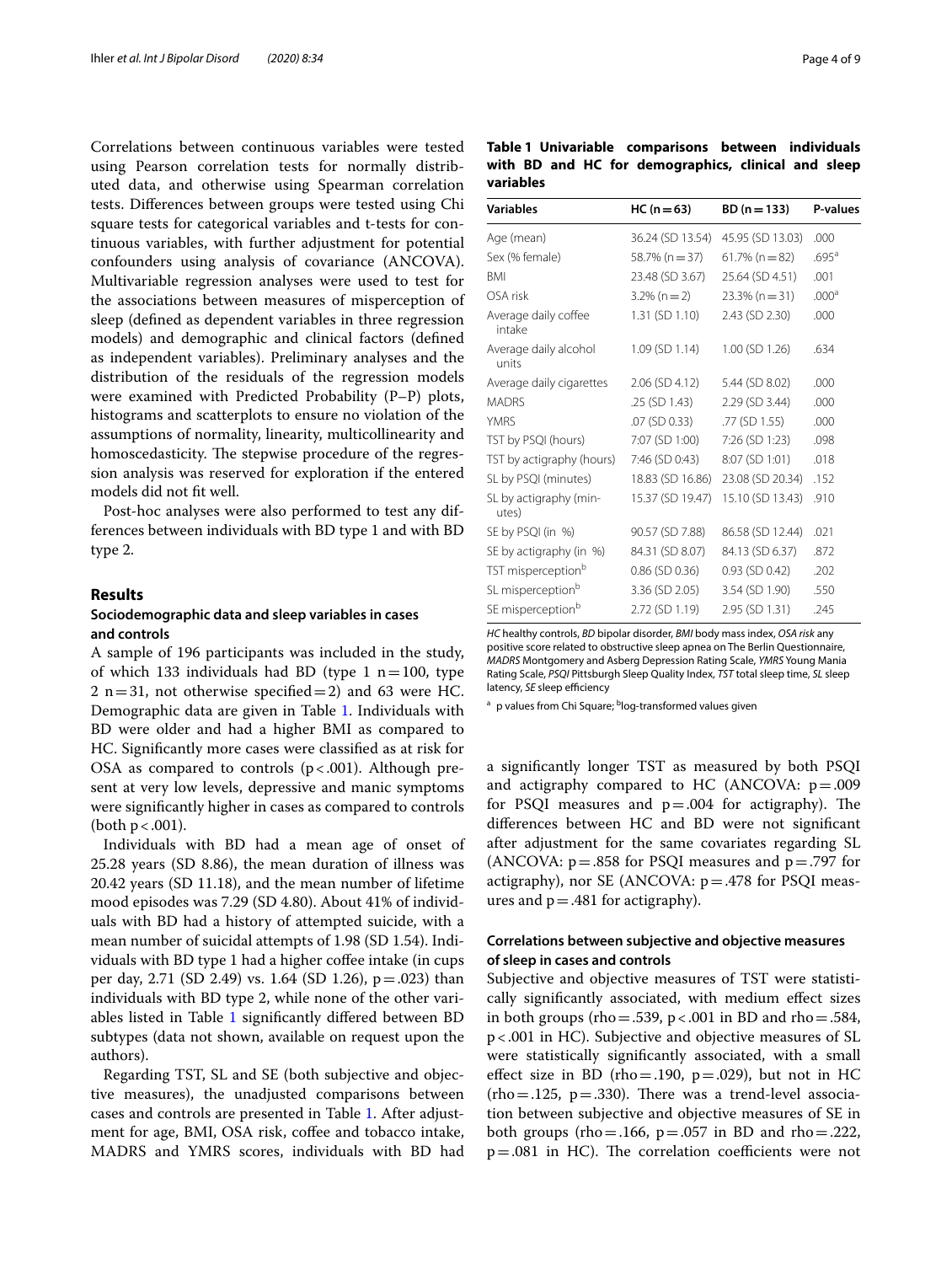signifcantly diferent in BD and in HC for any of the three sleep parameters (TST:  $p=0.67$ ; SL:  $p=0.66$ ; SE:  $p = 0.71$ ).

When further investigating BD type 1 and BD type 2 separately, correlations between subjective and objective measures were as follows: TST:  $rho = .449$ ,  $p < .001$ in BD type 1 and  $rho = .750$ ,  $p < .001$  in BD type 2; SL: rho = .264, p = .104 in BD type 1 and rho = .175, p = .345 in BD type 2; SE:  $rho = .174$ ,  $p = .083$  in BD type 1 and  $rho = .329$ ,  $p = .071$  in BD type 2. The correlation coeffcients were signifcantly diferent in BD type 1 and BD type 2 for TST ( $p=0.02$ ), but not for SL ( $p=0.65$ ) or SE  $(p=0.44)$ .

In the whole sample (cases with BD and HC), we also investigated whether the magnitude of sleep misperception was (un)related to the self-reported sleep parameters (TST/SL/SE). Data are presented in Additional fle [1:](#page-7-0) Table S1. Results showed that the shorter the self-reported TST, the higher the misperception of TST (rho= $-.466$  p= $.000$ ). Furthermore, the higher the self-reported SL, the higher the misperception of SL  $(rho = .723 \text{ p} = .000)$ . There was no correlation between the self-reported SE and misperception of SE ( $p = .096$ ) (see Additional fle [1:](#page-7-0) Table S1 for details).

# **Comparisons of misperception of sleep between cases and controls**

Measures of misperception of sleep did not difer between HC and BD before and after adjustment for age, BMI, OSA risk, coffee and tobacco intake, MADRS and YMRS scores (see Table [1](#page-3-0)).

Regarding BD subtype, individuals with BD type 1 had a signifcantly higher level of misperception of SE as compared to individuals with BD type 2 (3.11 (SD 1.34) vs 2.38 (SD 1.11),  $p = .006$ ), with no difference regarding misperception of TST and SL between BD type 1 and BD type 2 (see Additional fle [1:](#page-7-0) Table S2).

# **Factors associated with misperception of sleep in cases and controls**

Since we found no diference in misperception of sleep between individuals with BD and HC, we conducted an analysis in the whole sample (both cases and controls) to test for associations with individual characteristics of interest (Table [2\)](#page-4-0).

We found statistically signifcant correlations between higher age and misperception of TST and SL; between a higher MADRS scores and misperception of TST, SL and SE; and between a lower alcohol intake and misperception of SL. OSA risk was associated with a higher misperception of TST. When investigating these correlations separately in HC and individuals with BD, we found that MADRS score and sex was signifcantly correlated with misperception of SL in HC, and that age, sex and OSA risk was signifcantly correlated with misperception of TST in individuals with BD (Additional fle [1:](#page-7-0) Tables 3 and 4). The correlations analysed separately in individuals with BD type 1 and BD type 2 are further reported in detail in Additional fle [1:](#page-7-0) Tables 5 and 6.

We then included age, sex, diagnosis (BD versus HC), OSA risk, MADRS score and current alcohol use (in units per day) as independent variables in three linear regression models, with misperceptions of TST, SL and SE as the dependent variables (Table [3](#page-5-0)).

Diagnosis was not associated with any of the misperception measures. Age was associated with misperception of TST (at a trend level) and SL. OSA risk and MADRS score (at a trend level) were associated with misperception of TST. MADRS score and alcohol units per day were associated with misperception of SL.

<span id="page-4-0"></span>**Table 2 Associations between misperception of sleep and demographic and clinical variables**

| <b>Continuous variables</b>  | <b>TST misperception</b> |      | SL misperception |      | SE misperception |      |  |
|------------------------------|--------------------------|------|------------------|------|------------------|------|--|
|                              | <b>Rho</b>               | P    | <b>Rho</b>       | P    | Rho              | P    |  |
| Age                          | .160                     | .025 | .143             | .046 | .056             | .433 |  |
| <b>MADRS</b>                 | .142                     | .047 | .189             | .008 | .160             | .025 |  |
| <b>YMRS</b>                  | .019                     | .792 | .103             | .152 | .063             | .379 |  |
| Daily coffee intake          | .025                     | .733 | .000             | .999 | .045             | .531 |  |
| Daily alcohol intake         | $-.078$                  | .275 | $-.161$          | .024 | .089             | .216 |  |
| Daily cigarette intake       | $-.009$                  | .902 | $-.016$          | .828 | .021             | .773 |  |
| <b>Categorical variables</b> | <i>p</i> value (t-test)  |      | p-value (t-test) |      | p-value (t-test) |      |  |
| Sex                          | .067                     |      | .214             |      | .497             |      |  |
| OSA risk                     | .001                     |      | .215             |      | .420             |      |  |

*MADRS* Montgomery and Asberg Depression Rating Scale, *YMRS* Young's Mania Rating Scale, *OSA risk* any positive score related to obstructive sleep apnea on The Berlin Questionnaire, *TST* total sleep time, *SL* sleep latency, *SE* sleep efficiency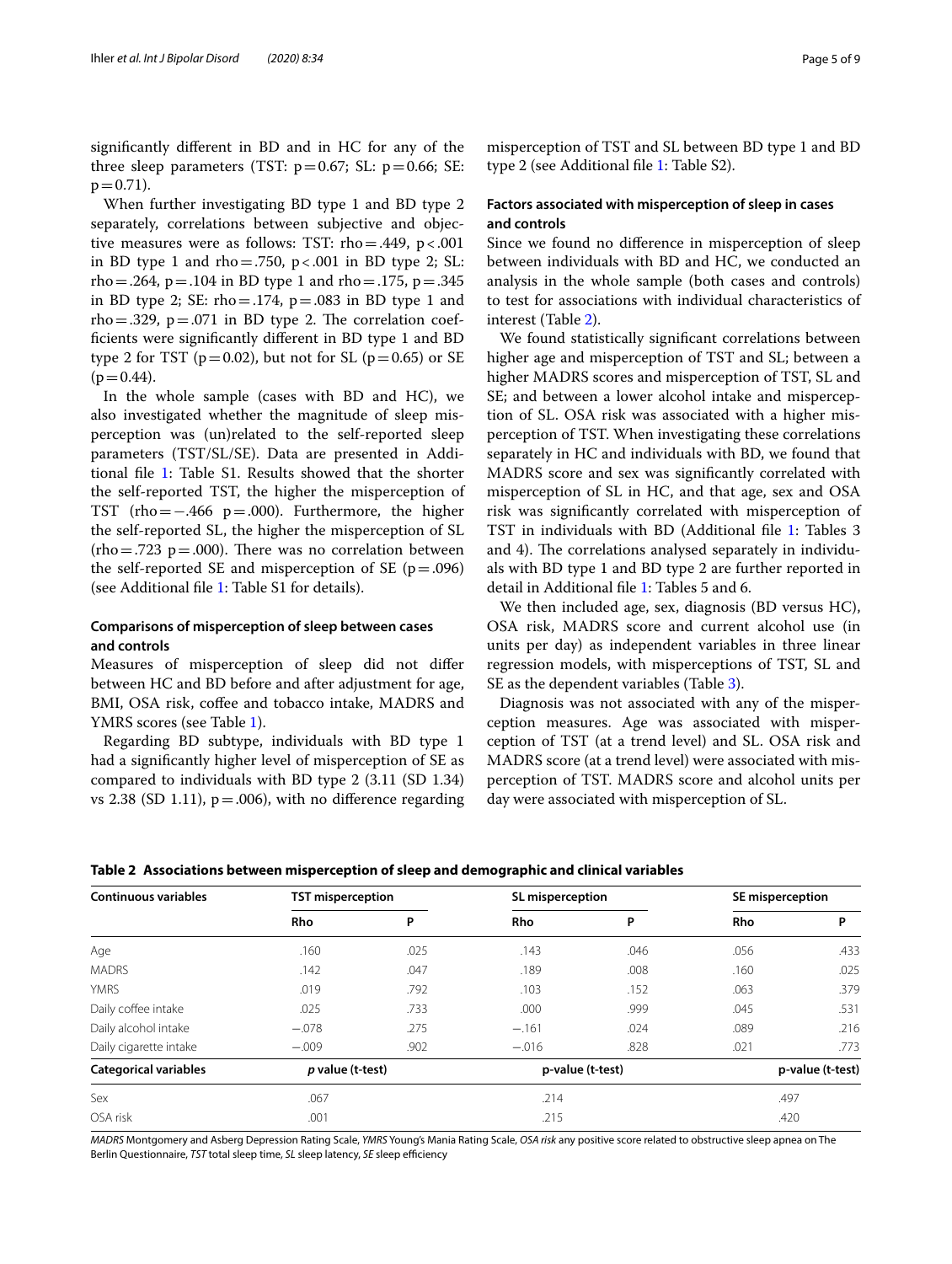|                         | <b>Misperception of TST</b>                                   |      | <b>Misperception of SL</b> |                                                                 |         | <b>Misperception of SE</b> |                                                               |   |         |
|-------------------------|---------------------------------------------------------------|------|----------------------------|-----------------------------------------------------------------|---------|----------------------------|---------------------------------------------------------------|---|---------|
|                         | B(SE)                                                         | ß    | P-value                    | B(SE)                                                           | β       | P-value                    | B (SE)                                                        | β | P-value |
| Age                     | .004(.002)                                                    | .144 | .052                       | .021(.010)                                                      | .152    | .043                       |                                                               |   |         |
| Sex                     |                                                               |      |                            |                                                                 |         |                            |                                                               |   |         |
| OSA risk                | .217(.077)                                                    | .203 | .005                       |                                                                 |         |                            |                                                               |   |         |
| <b>MADRS</b>            | .017(.009)                                                    | .133 | .070                       | .100(.046)                                                      | .159    | .032                       | $\overline{\phantom{0}}$                                      |   |         |
| Alcohol intake          |                                                               |      |                            | $-291(.117)$                                                    | $-.183$ | .014                       |                                                               |   |         |
| Diagnosis               |                                                               |      |                            |                                                                 |         |                            |                                                               |   |         |
| Total model performance | $R^2 = .108$<br>F Change = $3.799$ ,<br>Sig.F Change $= .001$ |      |                            | $R^2 = .086$ ,<br>F Change $= 2.949$ ,<br>Sig.F Change $= .009$ |         |                            | $R^2 = .024$ ,<br>F Change $=$ .749,<br>Sig.F Change = $.611$ |   |         |

<span id="page-5-0"></span>

|  |  | Table 3 Results of the linear regression analyses for misperception of TST, SL and SE, and variables of interest |
|--|--|------------------------------------------------------------------------------------------------------------------|
|  |  |                                                                                                                  |

All independent variables entered, only signifcant and trend-signifcant values given in table

*MADRS* Montgomery and Asberg Depression Rating Scale, *OSA risk* any positive score related to obstructive sleep apnea on The Berlin Questionnaire

The model with misperception of SE as the dependent variable did not ft well when all factors were entered, and did not retain any associated factors after the stepwise procedure. However, because we reported a diference in misperception of SE when comparing individuals with BD type 1 and type 2, we further divided the diagnosis variable into HC, BD type 1 and BD type 2 by the use of dummy-variables, and entered these variables in the model. The stepwise model then only retained the dummy-variable with BD type 1 as signifcantly associated with misperception of SE  $(B=.492 \text{ (SE}=.179)$ ,  $\beta$  = .193, p = .007) and the whole model fitted moderately well ( $R^2 = .037$ , F Change = 7.531, Sig. F Change = .007). Since no diferences in misperception of TST and SL were observed between BD type 1 and BD type 2, we provided no further analyses stratifed on BD subtype.

# **Discussion**

The correlations between subjective and objective measures of sleep parameters did not difer signifcantly between individuals with BD and HC. As a whole, the correlations between subjective and objective measures seem to be more evident with regards to TST (suggesting lower misperception), and less so to SL and SE (suggesting more misperception) in both groups. As such we did not replicate fndings from previous studies (Gonzalez et al. [2013;](#page-8-12) Boudebesse et al. [2014](#page-8-13); Krishnamurthy et al. [2018](#page-8-14)). In line with this, we did not fnd any diferences between individuals with BD and HC for any of the three misperception of sleep estimates. These findings thus did not confrm results of some previous studies that have compared individuals with BD and HC (Krishnamurthy et al. [2018;](#page-8-14) Harvey et al. [2005;](#page-8-17) Ritter et al. [2016](#page-8-18)).

These discrepancies between our study and the available literature deserve some comments. First, the number of participants included in previous studies were

relatively low (lower than 54 individuals in total), and may be chance fndings due to random sampling fuctuations. Second, two studies included so called 'symptomatic individuals with BD' (i.e. with at least moderate to severe depressive symptoms or clinically signifcant manic symptoms) (Gonzalez et al. [2013](#page-8-12); Krishnamurthy et al. [2018\)](#page-8-14). Thus, as noted by the authors, current mood symptoms might have been the basis for the observed diferences, which is in line with our fndings of an efect of depressive symptoms on misperception. Two studies, however, included individuals with BD during a *euthymic* phase (Harvey et al. [2005](#page-8-17); Ritter et al. [2016](#page-8-18)) and, nonetheless, suggested a higher misperception of sleep in BD. Harvey et al. ([2005](#page-8-17)) found a tendency for misperception of sleep, while Ritter et al. [\(2016\)](#page-8-17) found underestimation of TST, but no overestimation of SL, in individuals with BD. However, no adjustment for residual depressive symptoms was proposed in either study. Third, when considering the study by Harvey et al. [\(2005](#page-8-17)) showing misperception of sleep in euthymic individuals with BD type 1, more than half of the patients had a diagnosis of insomnia and about two-thirds had a sleep disorder, whereas the control group were 'good sleepers'. The over-representation of insomnia and sleep disorders in this particular sample may have driven the diferences observed as compared to 'good sleepers'. Fourth, previous studies had a short duration of actigraphy recording (from 5 to 8 days as compared to 21 days in our study), which may be too short to provide a valid and stable estimation of objective sleep parameters. Indeed, short measurement periods with actigraphy may be more sensitive to random variations, thus the longer the measurement period, the more reliable the measure (Tryon [2004](#page-8-24)). Finally, when comparing our results to the existing literature, it is worth mentioning that the studies by Ritter et al. ([2016\)](#page-8-18) and Gonzalez et al. ([2013](#page-8-12)) both used prospective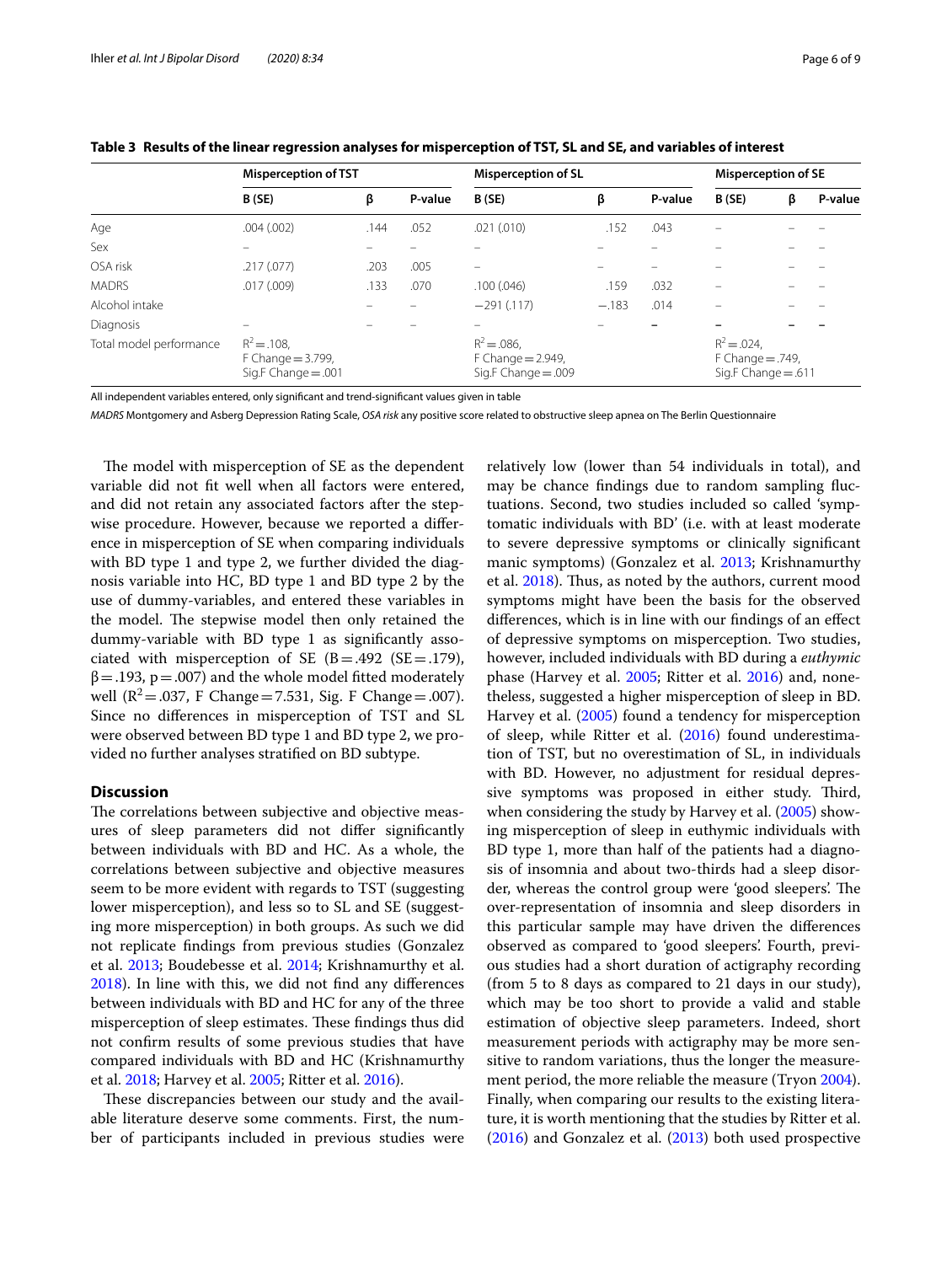sleep diaries as measures of subjective sleep. Boudebesse et al. ([2014\)](#page-8-13) and Krishnamurthy et al. ([2018](#page-8-14)) used retrospective questionnaires (PSQI), while Harvey et al. ([2005](#page-8-17)) used both prospective sleep diaries and retrospective questionnaires (PSQI). Given potential recall bias, a clinical questionnaire that assesses the "last month" such as the PSQI might potentially be more prone for misperception than a questionnaire that assesses the "last 7 days". Direct comparisons between these studies may therefore be limited by the diferent methodology in approaching subjective measures of sleep, and is to be further discussed in the limitations section below.

In the last part of our analyses, we obtained fndings suggesting that a few demographic and clinical factors were associated with misperception of sleep, independently of the clinical diagnosis. Older age was associated with misperception of TST and SL. The contribution of age may be due to age-related diferences in perception of time in general (Wittmann and Lehnhoff [2005](#page-8-25)). In this context, age at onset and duration of illness did not correlate to misperception of sleep in the BD sample (data not shown, available on request), hence suggesting that the impact of age is not a proxy for the duration or chronicity of the disorder. Depressive symptoms, even at very low levels as seen in the current sample, also contributed to misperception of SL and to a lesser extent to misperception of TST. Misperception of SL has been observed in major depressive disorders in previous studies (Rotenberg et al. [2000;](#page-8-15) Armitage et al. [1997\)](#page-8-16), and this study hence adds further arguments that current mood states may be a driver of misperception of sleep in individuals not only with BD, but also in HC, and potentially in other groups with prevalent depressive symptomatology. OSA risk was also associated with misperception of TST. OSA risk is very frequent in BD, and is linked to sleep fragmentation (Basit [2020;](#page-8-26) Geofroy et al. [2019\)](#page-8-27), that in turn may afect an individuals' perception of sleep, and thus explain the observed association. Of interest, and quite surprisingly, increased average alcohol intake per day contributed to a lower magnitude of misperception of SL. In a previous study, we did not fnd any associa-tions between alcohol use and SL (Gross et al. [2020](#page-8-28)). This intriguing result would deserve replication.

Finally, when we included BD subtype in the analyses, we found that misperception of SE may difer between BD type 1 compared to BD type 2. This finding was the only specific finding with regards to BD. This should, however, be interpreted with caution since exploratory and post hoc analyses and we cannot exclude that this represents a chance fnding.

The main strengths of the current study were  $(1)$  its large number of participants for an actigraphy study, (2) the euthymic state of the individuals with BD, and (3) the length of actigraphy recording. Nevertheless, there are also several methodological limitations to discuss. First, we used retrospective data from the PSQI, to assess subjective measures of sleep after the period of measurement with actigraphy. This measure can be hampered by recall bias and averaging, and could thus increase inaccuracies as compared to daily recording (e.g. sleep diaries), which may be more accurate. However, as Krishnamurthy et al. also reported, the collection of sleep information retrospectively is refecting common clinical practice, and should therefore be considered closer to the "real world" setting (Krishnamurthy et al. [2018](#page-8-14)). On the other hand, wearing the actiwatch for 21 days may have worked as a reminder to pay more close attention to the qualitative and quantitative aspects of sleep, and thus may result in a more accurate subjective reporting than could otherwise be expected in a clinical setting. Second, we used the absolute values of the diferences between subjective and objective measures to assess the magnitude of misperception. This may hide some nuances, such as discriminating between over- and underestimation. Third, all individuals with BD currently used psychotropic medications, challenging the interpretation of what role the medication may have on sleep perception (as compared to drug naïve or untreated cases). Fourth, we did not screen participants for symptoms of insomnia, as they did in the study by Harvey et al.  $(2005)$  $(2005)$  $(2005)$ . This means that we were unable to assess whether symptoms of insomnia also contribute to sleep misperception. This has been highlighted by Harvey, who observed sleep misperception within a sample of individuals with BD, out of which more than half reported insomnia symptoms. Finally, this study was exploratory, and corrections for multiple testing was not applied.

For clinicians, the assessment of sleep complaints and disturbances is crucial in BD because of their high prevalence and possible links to the outcome of the disorder in terms of afective and cognitive functioning, quality of life, metabolic health and relapse rates (Harvey et al. [2009;](#page-8-2) Gruber et al. [2009;](#page-8-3) Eidelman et al. [2010;](#page-8-4) Gruber et al. [2011](#page-8-5); Etain et al. [2017;](#page-8-6) Brochard et al. [2018\)](#page-8-7). Given the previous articles suggesting that patients with BD might present with greater sleep misperception as compared to non-clinical populations, clinicians may doubt the validity of questionnaires and/or self-reported diaries. As actigraphy is not easily accessible in daily clinical practice, this may not be a viable option in every case. This study suggests that self-assessment of the main sleep parameters (TST, SL and SE) with the PSQI is feasible in individuals with BD, and not signifcantly biased because of sleep misperception. However, since sleep misperception was associated with mild depressive symptoms, older age,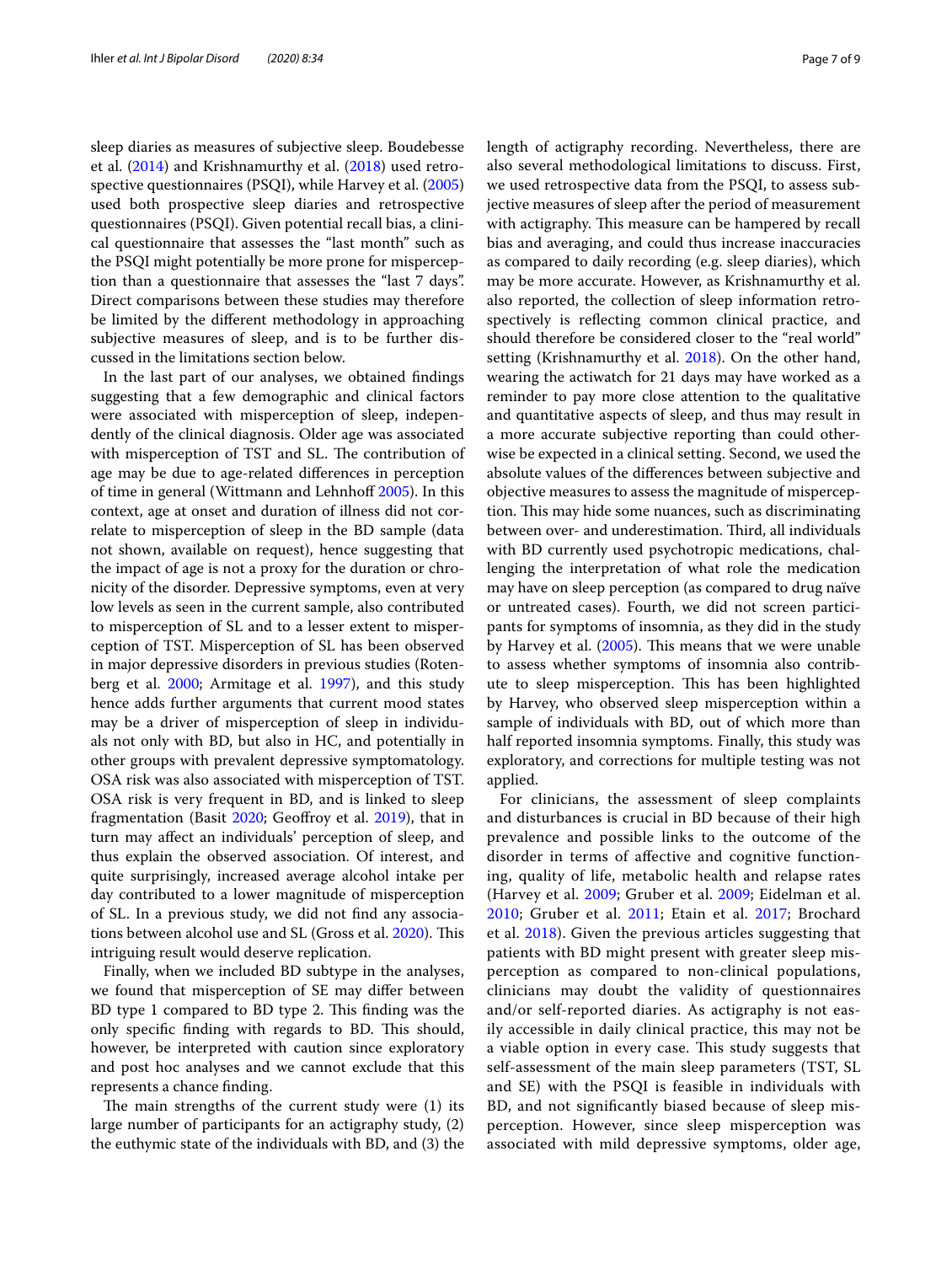or OSA risk, the reliability of such subjective measures (here the PSQI) may decrease as the misperception of sleep increases. The correlate is that, among older individuals, with more depressive symptoms and higher risk of OSA, actigraphy should be preferred to provide a more reliable assessment of the sleep parameters. For individuals who are younger, with a low level of depressive symptoms and a low risk of OSA, the use of the PSQI may be clinically relevant and sufficiently reliable to estimate sleep duration, latency and efficiency. Hence, this study may guide the choice of the optimal method for the assessment of sleep in clinical practice and further recommend the use of actigraphy in subpopulations that are more prone to sleep misperception. We found no evidence that a diagnosis of BD per se should be regarded as such. If sleep misperception is identifed in a given individual, it might then be the target for future psychosocial and educational interventions about sleep. For instance, the perception of low sleep quality may be exaggerated by an overestimation of SL and an underestimation of TST, which may lead to additional stress and a feeling of inability to sleep. In this case, cognitive behavior therapy may be a useful tool to improve subjective–objective sleep discrepancy, as previously suggested in patients with chronic forms of insomnia (Crönlein et al. [2019\)](#page-8-29).

## **Conclusion**

In conclusion, our study suggests that several factors such as age, OSA risk, in addition to current residual depressive symptoms, are the main contributors to misperception of sleep in BD. A diagnosis of BD (in euthymic phase) is not per se associated with misperception of sleep. Our fndings implicate that a subjective measure of sleep with the PSQI is feasible for clinical use in euthymic individuals with BD. The use of objective measuring methods should therefore be prioritized, if available, in patients who present with these risk factors of misperception of sleep.

In future studies it would be of interest to investigate more closely the relevance of discriminating between under- and overestimation of sleep parameters, as the diference between the two may represent separate misperception entities, and may associate diferently to diagnosis and other variables of interest. Another area of interest is to determine whether the factors that correlate to sleep misperception difer or change based on BD subtype, presence of insomnia or other stratifcation models.

#### **Supplementary information**

**Supplementary information** accompanies this paper at [https://doi.](https://doi.org/10.1186/s40345-020-00198-x) [org/10.1186/s40345-020-00198-x.](https://doi.org/10.1186/s40345-020-00198-x)

<span id="page-7-0"></span>**Additional fle 1: Table S1.** Correlations between self-rated TST, SL and SE (measured by the PSQI) and sleep misperception variables. **Table S2.** Comparisons between individuals with BD type 1 and BD type 2 for demographics, clinical and sleep variables. Individuals with BD type not otherwise specifed were excluded (n=2). **Table S3.** Associations between misperception of sleep and demographic and clinical variables in HC (n=63). **Table S4.** Associations between misperception of sleep and demographic and clinical variables in individuals with BD (n=133). **Table S5.** Associations between misperception of sleep and demographic and clinical variables in individuals with BD type 1 (n=100). Table 6. Associations between misperception of sleep and demographic and clinical variables in individuals with BD type 2 (n=31).

#### **Abbreviations**

BD: Bipolar disorder; BMI: Body mass index; DIGS: Diagnostic interview for genetic studies; HC: Healthy controls; MADRS: Montgomery and asberg depression rating scale; OSA: Obstructive sleep apnea; PSQI: Pittsburgh sleep quality index; SE: Sleep efficiency; SL: Sleep latency; TST: Total sleep time; YMRS: Young's mania rating scale.

#### **Acknowledgements**

We thank the individuals with bipolar disorder who agreed to participate in this study. We thank the staff at the inclusion sites in Paris Fernand-Widal/ Lariboisière (France). We thank Doctors Brochard, Yeim, Benizri, Benard and Boudebesse for their participation to the assessment of patients.

#### **Authors' contributions**

BE is the principal investigator of the research protocol and obtained the funding for it. MM, VH, GG, PAG, JM and BE collected the data. HMI, MM and BE conceived and designed the current study. HMI undertook the statistical analyses and wrote the frst draft of the manuscript. MM, TVL, IM, JS, FB and BE critically revised the manuscript. All authors read and approved the fnal version of the manuscript.

#### **Funding**

Henrik Myhre IHLER has received a grant from the INTPART (Research Council of Norway) for a 3-month fellowship in INSERM UMRS1144, Paris, France. This work was supported by Institut National de la Santé et de la Recherche Médicale (INSERM—Research Protocol C0829), Assistance Publique des Hôpitaux de Paris (APHP—Research Protocol GAN12). This research was also supported by the Investissements d'Avenir, program managed by the Agence Nationale de la Recherche (ANR) under reference ANR-11-IDEX-0004 and Fondation FondaMental (RTRS Santé Mentale).

#### **Availability of data and materials**

The datasets used and/or analysed during the current study are available from the corresponding author on reasonable request.

#### **Ethics approval and consent to participate**

All participants signed a written informed consent. This research project was approved by the French ethics committee (Comité de Protection des Personnes—Ile de France (IDRCB2008\_AO1465\_50 VI—Pitié Salpêtrière 118–08)) and by Commission Nationale de l'Informatique et des Libertés (CNIL, that is the national committee in charge of the protection of data recorded from persons who participate to biomedical research). The study is registered under the number NCT02627404 (ClinicalTrials).

#### **Consent for publication**

Not applicable.